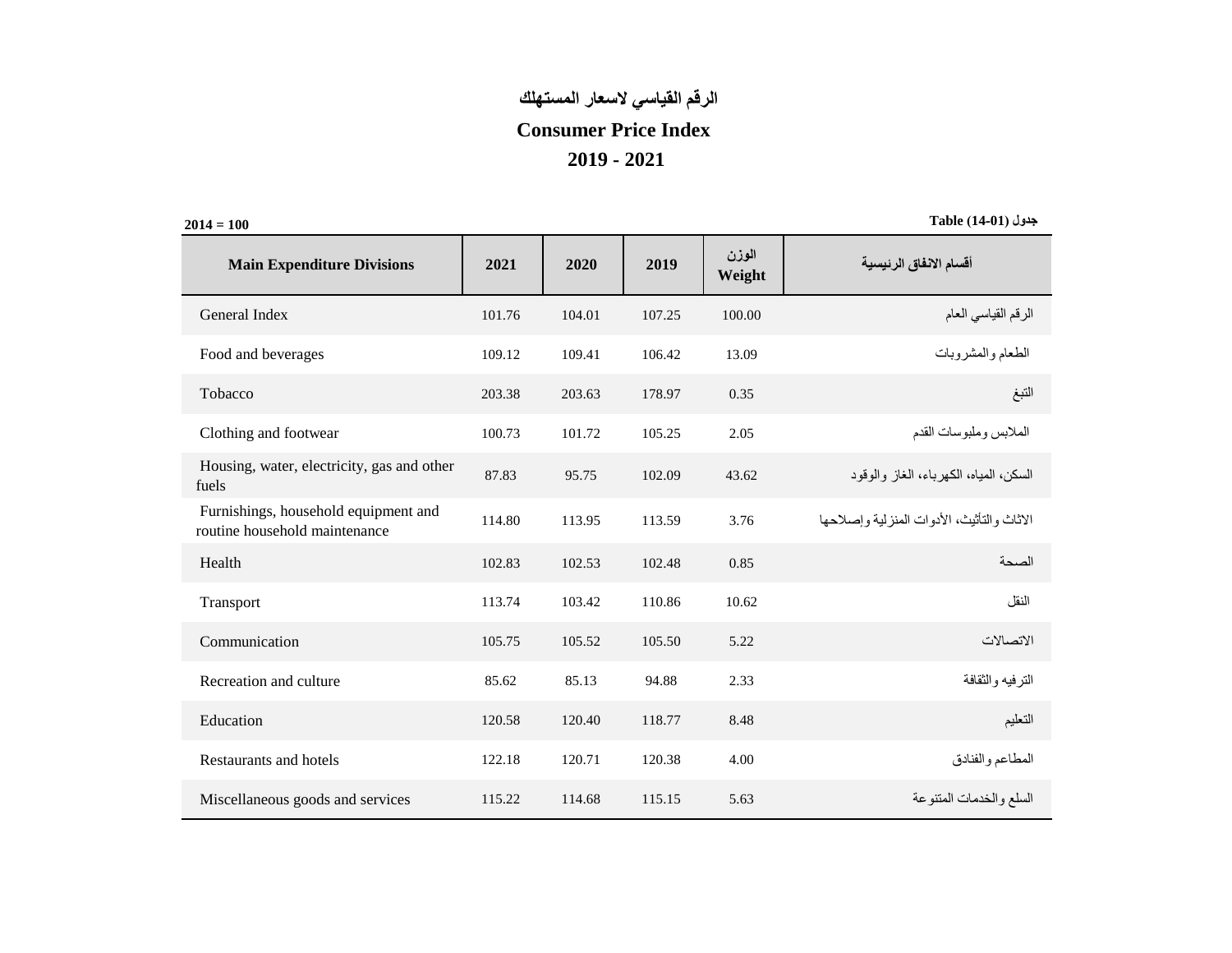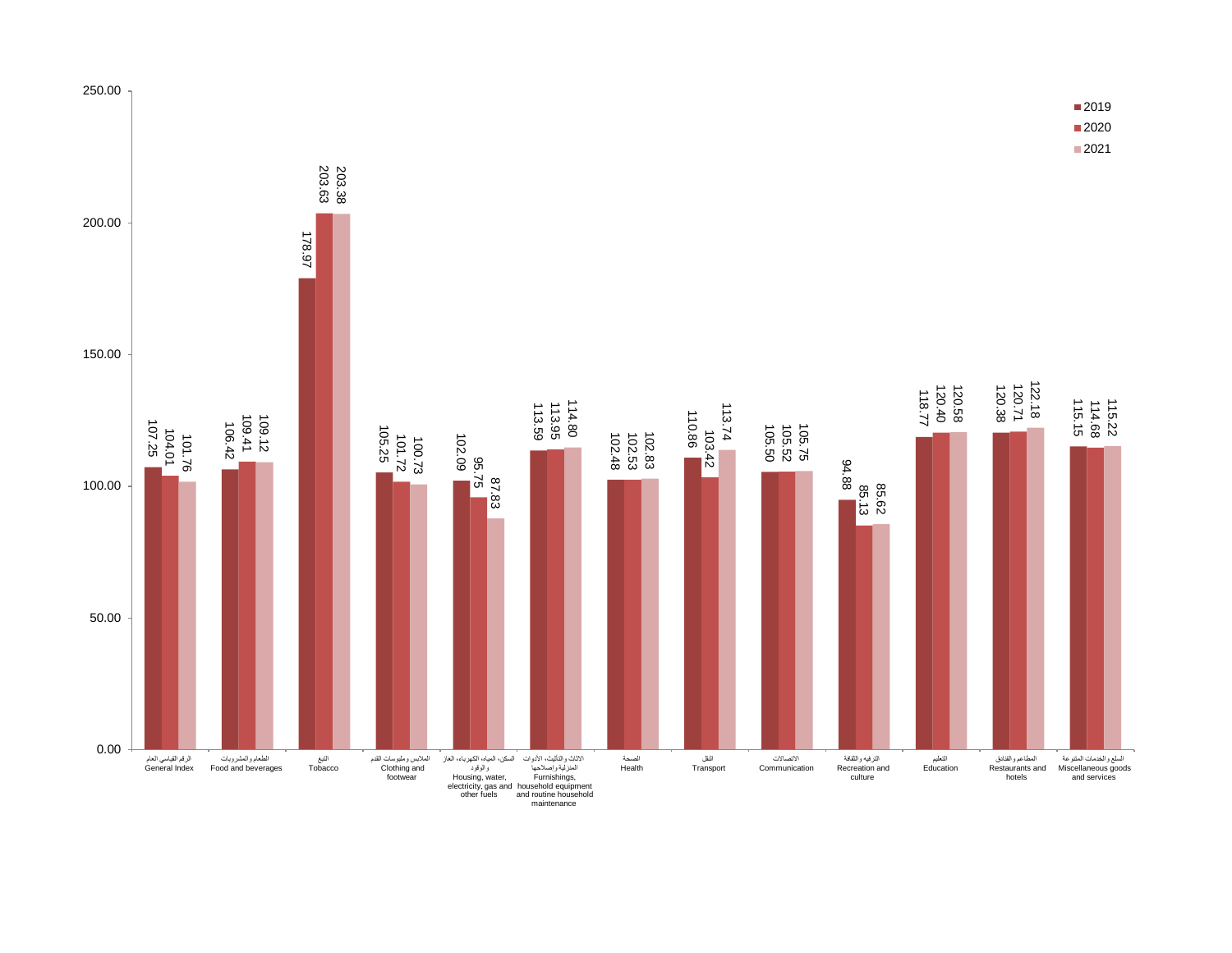## **التضخـــم الســــنوي \* Annual Inflation\* 2019 - 2021**

 $2014 = 100$ 

**جدول )14-02( Table**

| <b>Main Expenditure Divisions</b>                                     | 2021   | 2020    | 2019   | الوزن<br>Weight | أقسام الانفاق الرئيسية                      |
|-----------------------------------------------------------------------|--------|---------|--------|-----------------|---------------------------------------------|
| General Inflation rate                                                | (2.17) | (3.02)  | (2.98) | 100.00          | معدل التضخم العام                           |
| Food and beverages                                                    | (0.26) | 2.81    | 0.16   | 13.09           | الطعام والمشروبات                           |
| Tobacco                                                               | (0.13) | 13.78   | 2.36   | 0.35            | النبغ                                       |
| Clothing and footwear                                                 | (0.97) | (3.36)  | (4.64) | 2.05            | الملابس وملبوسات القدم                      |
| Housing, water, electricity, gas and<br>other fuels                   | (8.27) | (6.21)  | (6.01) | 43.62           | السكن، المياه، الكهر باء، الغاز والوقود     |
| Furnishings, household equipment and<br>routine household maintenance | 0.74   | 0.32    | 0.98   | 3.76            | الإثاث والتأثبث، الأدوات المنز لبة وإصلاحها |
| Health                                                                | 0.30   | 0.05    | (0.06) | 0.85            | الصحة                                       |
| Transport                                                             | 9.98   | (6.71)  | (3.93) | 10.62           | النقل                                       |
| Communication                                                         | 0.21   | 0.02    | (0.07) | 5.22            | الاتصالات                                   |
| Recreation and culture                                                | 0.57   | (10.27) | 2.14   | 2.33            | الترفيه والثقافة                            |
| Education                                                             | 0.15   | 1.38    | 0.50   | 8.48            | التعليم                                     |
| Restaurants and hotels                                                | 1.22   | 0.27    | 1.95   | 4.00            | المطاعم والفنادق                            |
| Miscellaneous goods and services                                      | 0.47   | (0.41)  | (1.88) | 5.63            | السلع والخدمات المتنوعة                     |

\* Percentage change in the prices of goods and services during the comparison period (month / year) compared to the same period (month / year) in previous year

\* هو نسبة التغير في اسعار السلع والخدمات في فترة المقارنة (شهر / سنة) من العام الجاري مقارنة بنفس الفترة (شهر / سنة) من العام السابق